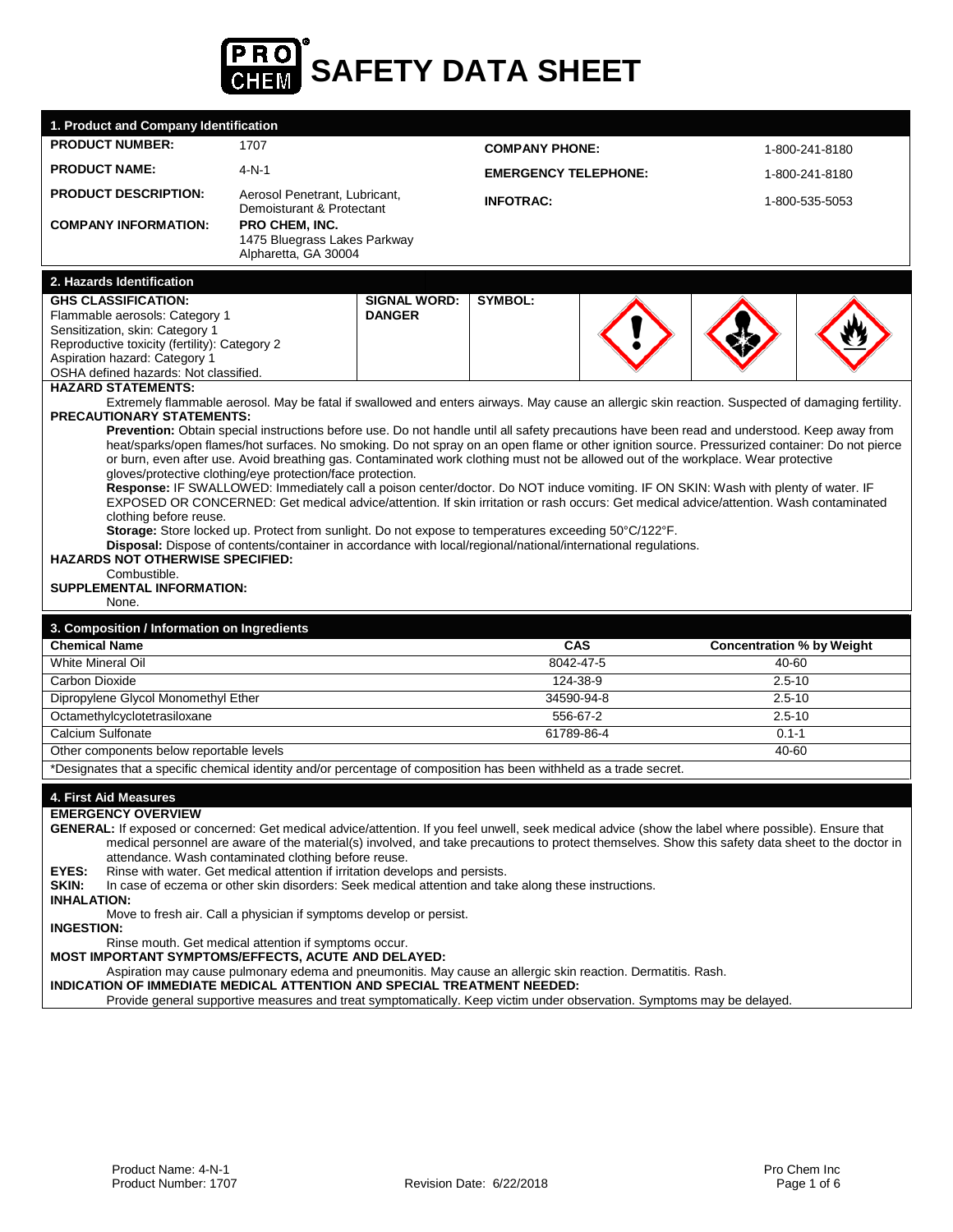## **5. Fire Fighting Measures**

# **SUITABLE FIRE EXTINGUISHING MEDIA:**

Foam. Dry chemicals. Carbon dioxide  $(CO<sub>2</sub>)$ .

# **UNSUITABLE FIRE EXTINGUISHING MEDIA:**

Do not use water jet as an extinguisher, as this will spread the fire.

# **SPECIFIC HAZARDS ARISING FROM THE CHEMICAL:**

Contents under pressure. Pressurized container may explode when exposed to heat or flame. During fire, gases hazardous to health may be formed.

# **SPECIFIC FIREFIGHTING METHODS:**

Move containers from fire area if you can do so without risk. Cool containers exposed to heat with water spray and remove container, if no risk is involved. Containers should be cooled with water to prevent vapor pressure build up. For massive fire in cargo area, use unmanned hose holder or monitor nozzles, if possible. If not, withdraw and let fire burn out. Use standard firefighting procedures and consider the hazards of other involved materials. In the event of fire and/or explosion do not breathe fumes.

#### **SPECIAL PROTECTIVE EQUIPMENT FOR FIREFIGHTERS:**

Firefighters must use standard protective equipment including flame retardant coat, helmet with face shield, gloves, rubber boots and in enclosed spaces, SCBA.

## **GENERAL FIRE HAZARDS:**

Extremely flammable aerosol. Combustible.

# **6. Accidental Release Measures**

#### **PERSONAL PRECAUTIONS:**

Keep unnecessary personnel away. Keep people away from and upwind of spill/leak. Wear appropriate protective equipment and clothing during cleanup. Avoid breathing gas. Do not touch damaged containers or spilled material unless wearing appropriate protective clothing. Ventilate closed spaces before entering them. Local authorities should be advised if significant spillages cannot be contained. For personal protection, see Section 8 of the SDS.

### **MATERIALS AND METHODS FOR CLEANUP:**

Refer to attached safety data sheets and/or instructions for use. Stop leak if you can do so without risk. Move the cylinder to a safe and open area if the leak is irreparable. Isolate area until gas has dispersed. Eliminate all ignition sources (no smoking, flares, sparks or flames in immediate area). Keep combustibles (wood, paper, oil, etc.) away from spilled material. Following product recovery, flush area with water. For waste disposal, see Section 13 of the SDS.

# **ENVIRONMENTAL PRECAUTIONS:**

Avoid discharge into drains, watercourses or onto the ground.

# **7. Handling and Storage**

### **SAFE HANDLING:**

Obtain special instructions before use. Do not handle until all safety precautions have been read and understood. Pressurized container: Do not pierce or burn, even after use. Do not use if spray button is missing or defective. Do not spray on a naked flame or any other incandescent material. Do not smoke while using or until sprayed surface is thoroughly dry. Do not cut, weld, solder, drill, grind or expose containers to heat, flame, sparks, or other sources of ignition. All equipment used when handling the product must be grounded. Do not reuse empty containers. Avoid breathing gas. Avoid contact with eyes, skin and clothing. Avoid prolonged or repeated contact with skin. Avoid prolonged exposure. Pregnant or breastfeeding women must not handle this product. Should be handled in closed systems, if possible. Use only in well-ventilated areas. Wear appropriate personal protective equipment. Wash hands thoroughly after handling. Observe good industrial hygiene practices. **SAFE STORAGE & INCOMPATIBILITIES:** 

# Level 1 Aerosol.

Store locked up. Pressurized container. Protect from sunlight and do not expose to temperatures exceeding 50°C/122°F. Do not puncture, incinerate or crush. Do not handle or store near an open flame, heat or other sources of ignition. This material can accumulate static charge which may cause spark and become an ignition source. Store away from incompatible materials (see Section 10 of the SDS).

#### **8. Exposure Controls / Personal Protection OCCUPATIONAL EXPOSURE LIMITS US. OSHA Table Z-1 Limits for Air Contaminants (29 CFR1910.1000) COMPONENTS**<br>
Carbon Dioxide (CAS 124-38-9) **TYPE** PEL 9000 mg/m<sup>3</sup> Carbon Dioxide (CAS 124-38-9) 5000 ppm Dipropylene Glycol Monomethyl Ether (CAS 34590-94-8) PEL 600 mg/m<sup>3</sup> 100 ppm **US. ACGIH Threshold Limit Values COMPONENTS TYPE VALUE** Carbon Dioxide (CAS 124-38-9) STEL 30000 ppm<br>TWA 5000 ppm 5000 ppm Dipropylene Glycol Monomethyl Ether (CAS 34590-94-8) STEL 150 ppm<br>TWA 100 ppm 100 ppm **US. NIOSH: Pocket Guide to Chemical Hazards**

| <b>COMPONENTS</b>                                        |                                                      | <b>TYPE</b> | <b>VALUE</b>              |
|----------------------------------------------------------|------------------------------------------------------|-------------|---------------------------|
|                                                          | Carbon Dioxide (CAS 124-38-9)                        | <b>STEL</b> | 54000 mg/m <sup>3</sup>   |
|                                                          |                                                      |             | 30000 ppm                 |
|                                                          |                                                      | <b>TWA</b>  | $9000 \,\mathrm{mag/m^3}$ |
|                                                          |                                                      |             | 5000 ppm                  |
|                                                          | Dipropylene Glycol Monomethyl Ether (CAS 34590-94-8) | <b>STEL</b> | $900 \text{ mg/m}^3$      |
|                                                          |                                                      |             | $150$ ppm                 |
|                                                          |                                                      | <b>TWA</b>  | $600$ mg/m <sup>3</sup>   |
|                                                          |                                                      |             | $100$ ppm                 |
| US. Workplace Environmental Exposure Level (WEEL) Guides |                                                      |             |                           |
| <b>COMPONENTS</b>                                        |                                                      | <b>TYPE</b> | <b>VALUE</b>              |
|                                                          | Octamethylcyclotetrasiloxane (CAS 556-67-2)          | TWA         | 10 ppm                    |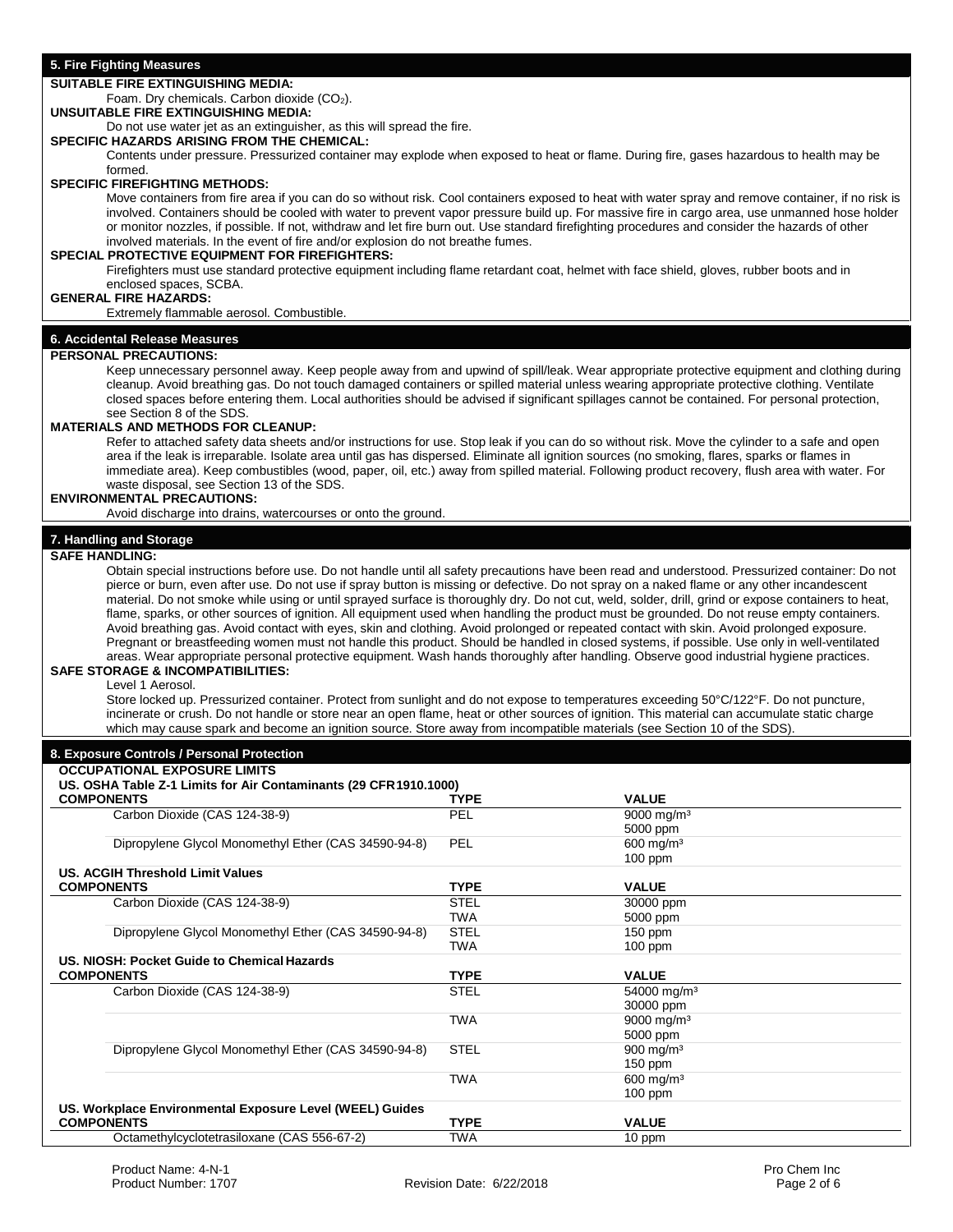## **BIOLOGICAL LIMIT VALUE:**

No biological exposure limits noted for the ingredient(s).

#### **EXPOSURE GUIDELINES: US - California OELs: Skin designation:**

propylene Glycol Monomethyl Ether (CAS 34590-94-8): Can be absorbed through the skin.

**US - Tennessee OELs: Skin designation:**

Dipropylene Glycol Monomethyl Ether (CAS 34590-94-8): Can be absorbed through the skin. **US ACGIH Threshold Limit Values: Skin designation:**

Dipropylene Glycol Monomethyl Ether (CAS 34590-94-8): Can be absorbed through the skin. **US NIOSH Pocket Guide to Chemical Hazards: Skin designation:**

Dipropylene Glycol Monomethyl Ether (CAS 34590-94-8): Can be absorbed through the skin.

**US. OSHA Table Z-1 Limits for Air Contaminants (29 CFR 1910.1000):**

Dipropylene Glycol Monomethyl Ether (CAS 34590-94-8): Can be absorbed through the skin.

# **APPROPRIATE ENGINEERING CONTROLS:**

Good general ventilation (typically 10 air changes per hour) should be used. Ventilation rates should be matched to conditions. If applicable, use process enclosures, local exhaust ventilation, or other engineering controls to maintain airborne levels below recommended exposure limits. If exposure limits have not been established, maintain airborne levels to an acceptable level.

### **INDIVIDUAL PROTECTION MEASURES, SUCH AS PERSONAL PROTECTIVE EQUIPMENT:**



**Eye Protection:** Chemical goggles are recommended.

**Skin Protection:** Hand Protection: Wear appropriate chemical resistant gloves. Suitable gloves can be recommended by the glove supplier. Other: Wear appropriate chemical resistant clothing. Use of an impervious apron is recommended.

**Respiratory Protection:** If permissible levels are exceeded use NIOSH mechanical filter / organic vapor cartridge or an air-supplied respirator. **Thermal Hazards:** Wear appropriate thermal protective clothing, when necessary.

**General Hygiene Considerations:** Observe any medical surveillance requirements. When using do not smoke. Always observe good personal hygiene measures, such as washing after handling the material and before eating, drinking and/or smoking. Routinely wash work clothing and protective equipment to remove contaminants. Contaminated work clothing should not be allowed out of the workplace.

## **9. Physical & Chemical Properties**

| <b>Physical State:</b>                    | Gas.                         | Flammability (solid/gas):         | Not available.                |
|-------------------------------------------|------------------------------|-----------------------------------|-------------------------------|
| Form:                                     | Aerosol.                     | Flammability Limit-lower (%)      | 0.5% estimated.               |
| Color:                                    | Not available.               | Flammability Limit-upper (%):     | 4.4% estimated.               |
| Odor:                                     | Not available.               | Explosive Limit - lower (%):      | Not available.                |
| <b>Odor Threshold:</b>                    | Not available.               | Explosive Limit - upper (%):      | Not available.                |
| pH:                                       | Not available.               | <b>Vapor Pressure:</b>            | 60 - 80 psig @70°F estimated. |
| <b>Melting/Freezing Point:</b>            | Not available.               | <b>Vapor Density:</b>             | Not available.                |
| <b>Initial Boiling Point/Range:</b>       | Not available.               | <b>Relative Density:</b>          | Not available.                |
| <b>Partition Coeff (n-octanol/water):</b> | Not available.               | Solubility (water):               | Not available.                |
| Viscosity:                                | Not available.               | <b>Auto-Ignition Temperature:</b> | Not available.                |
| <b>Flash Point:</b>                       | 300.9°F (149.4°C) estimated. | <b>Decomposition Temperature:</b> | Not available.                |
| <b>Explosive Properties:</b>              | Not explosive.               | <b>Evaporation Rate:</b>          | Not available.                |
| <b>Oxidizing Properties:</b>              | Not oxidizing.               |                                   |                               |

## **10. Stability & Reactivity Information**

#### **REACTIVITY:**

The product is stable and nonreactive under normal conditions of use, storage and transport.

**CHEMICAL STABILITY:** 

Material is stable under normal conditions.

**POSSIBILITY OF HAZARDOUS REACTIONS:**  Hazardous polymerization does not occur.

**INCOMPATIBLE MATERIALS:**

Strong oxidizing agents.

**CONDITIONS TO AVOID:** 

Keep away from heat, sparks and open flame. Contact with incompatible materials.

**HAZARDOUS DECOMPOSITION PRODUCTS:**

No hazardous decomposition products are known.

## **11. Toxicological Information**

**PRIMARY ROUTE OF ENTRY:**

**Eyes:** Direct contact with eyes may cause temporary irritation.

**Skin:** May cause an allergic skin reaction.

**Inhalation:** Prolonged inhalation may be harmful.

**Ingestion:** Droplets of the product aspirated into the lungs through ingestion or vomiting may cause a serious chemical pneumonia. **SYMPTOMS RELATED TO THE PHYSICAL, CHEMICAL AND TOXICOLOGICAL CHARACTERISTICS:**

Aspiration may cause pulmonary edema and pneumonitis. May cause an allergic skin reaction. Dermatitis. Rash.

**ACUTE TOXICITY:**

May be fatal if swallowed and enters airways. May cause an allergic skin reaction.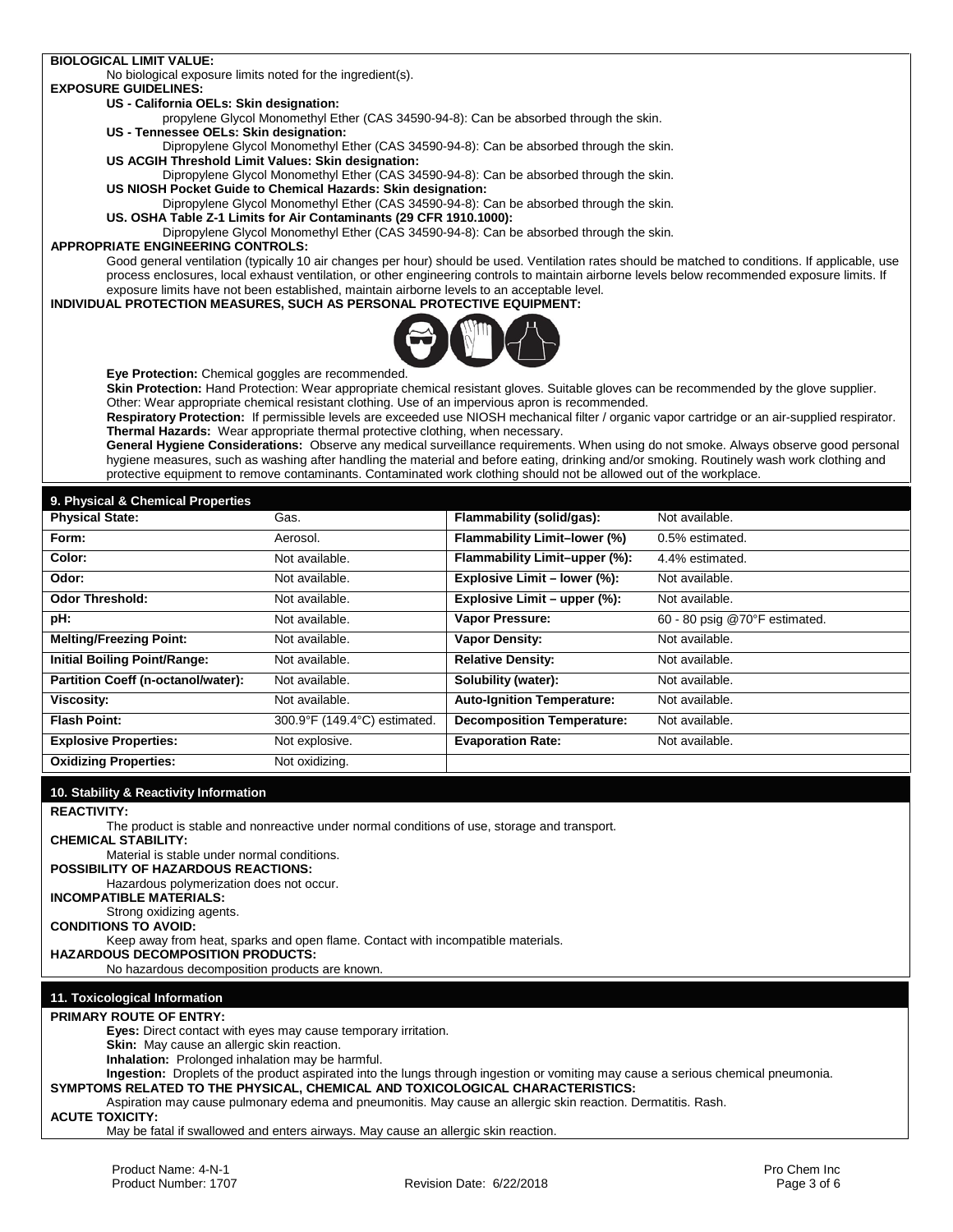| <b>COMPONENTS</b>                                                                                         | <b>SPECIES</b>                                                                                                                                    | <b>TEST RESULTS</b>                       |  |
|-----------------------------------------------------------------------------------------------------------|---------------------------------------------------------------------------------------------------------------------------------------------------|-------------------------------------------|--|
| Dipropylene Glycol Monomethyl Ether (CAS 34590-94-8)                                                      |                                                                                                                                                   |                                           |  |
| Acute                                                                                                     |                                                                                                                                                   |                                           |  |
| Dermal                                                                                                    |                                                                                                                                                   |                                           |  |
| LD50                                                                                                      | Rabbit                                                                                                                                            | 9510 mg/kg, 24 Hours                      |  |
|                                                                                                           |                                                                                                                                                   | 10 ml/kg, 24 Hours                        |  |
|                                                                                                           | Rat                                                                                                                                               | > 19020 mg/kg, Hours<br>> 20 ml/kg, Hours |  |
| Inhalation                                                                                                |                                                                                                                                                   |                                           |  |
| <b>LC50</b>                                                                                               | Rat                                                                                                                                               | > 553 ppm, 8 Hours                        |  |
|                                                                                                           |                                                                                                                                                   | > 275 ppm, 7 Hours                        |  |
| Oral                                                                                                      |                                                                                                                                                   |                                           |  |
| LD50                                                                                                      | Dog                                                                                                                                               | 7.5 ml/kg                                 |  |
|                                                                                                           | Rat                                                                                                                                               | > 5000 mg/kg                              |  |
|                                                                                                           |                                                                                                                                                   | 5.4 ml/kg                                 |  |
| Octamethylcyclotetrasiloxane (CAS 556-67-2)                                                               |                                                                                                                                                   |                                           |  |
| Acute<br>Dermal                                                                                           |                                                                                                                                                   |                                           |  |
| LD50                                                                                                      | Rat                                                                                                                                               | > 2000 mg/kg, 24 Hours                    |  |
|                                                                                                           |                                                                                                                                                   | > 2.5 ml/kg                               |  |
| Inhalation                                                                                                |                                                                                                                                                   |                                           |  |
| Aerosol                                                                                                   |                                                                                                                                                   |                                           |  |
| LC50                                                                                                      | Rat                                                                                                                                               | 36 mg/l, 4 Hours                          |  |
| Oral                                                                                                      |                                                                                                                                                   |                                           |  |
| LD50                                                                                                      | Mouse                                                                                                                                             | 1700 mg/kg                                |  |
|                                                                                                           | Rat                                                                                                                                               | >4800 mg/kg                               |  |
| Sulfonic Acids, Petroleum, Calcium Salts (CAS 61789-86-4)                                                 |                                                                                                                                                   |                                           |  |
| Acute                                                                                                     |                                                                                                                                                   |                                           |  |
| Dermal                                                                                                    |                                                                                                                                                   |                                           |  |
| LD50                                                                                                      | Rabbit                                                                                                                                            | >4000 mg/kg, 24 hours                     |  |
|                                                                                                           | Rat                                                                                                                                               | >2000 mg/kg, 24 hours                     |  |
| Inhalation<br><b>LC50</b>                                                                                 | Rat                                                                                                                                               |                                           |  |
| Oral                                                                                                      |                                                                                                                                                   | $>1.9$ mg/l, 4 hours                      |  |
| LD50                                                                                                      | Rat                                                                                                                                               | >5000 mg/kg                               |  |
| White Mineral Oil (CAS 8042-47-5)                                                                         |                                                                                                                                                   |                                           |  |
| Acute                                                                                                     |                                                                                                                                                   |                                           |  |
| Dermal                                                                                                    |                                                                                                                                                   |                                           |  |
| LD50                                                                                                      | Rabbit                                                                                                                                            | >2000 mg/kg, 24 hours                     |  |
| Inhalation                                                                                                |                                                                                                                                                   |                                           |  |
| <b>LC50</b>                                                                                               | Rat                                                                                                                                               | 2.18 mg/l, 4 hours                        |  |
| Oral                                                                                                      |                                                                                                                                                   |                                           |  |
| LD50                                                                                                      | Rat                                                                                                                                               | >5000 mg/kg                               |  |
| * Estimates for product may be based on additional component data not shown.                              |                                                                                                                                                   |                                           |  |
| <b>SKIN CORROSION/IRRITATION:</b>                                                                         |                                                                                                                                                   |                                           |  |
| Prolonged skin contact may cause temporary irritation.                                                    |                                                                                                                                                   |                                           |  |
| <b>SERIOUS EYE DAMAGE/IRRITATION:</b>                                                                     |                                                                                                                                                   |                                           |  |
| Direct contact with eyes may cause temporary irritation.<br><b>RESPIRATORY SENSITIZATION:</b>             |                                                                                                                                                   |                                           |  |
| Not a respiratory sensitizer.                                                                             |                                                                                                                                                   |                                           |  |
| <b>SKIN SENSITIZATION:</b>                                                                                |                                                                                                                                                   |                                           |  |
| May cause an allergic skin reaction.                                                                      |                                                                                                                                                   |                                           |  |
| <b>GERM CELL MUTAGENICITY:</b>                                                                            |                                                                                                                                                   |                                           |  |
|                                                                                                           | No data available to indicate product or any components present at greater than 0.1% are mutagenic or genotoxic.                                  |                                           |  |
| <b>CARCINOGENICITY:</b>                                                                                   |                                                                                                                                                   |                                           |  |
| This product is not considered to be a carcinogen by IARC, ACGIH, NTP, or OSHA.                           |                                                                                                                                                   |                                           |  |
| IARC Monographs. Overall Evaluation of Carcinogenicity: Not listed.                                       |                                                                                                                                                   |                                           |  |
| OSHA Specifically Regulated Substances (29 CFR 1910.1001-1050): Not regulated.                            |                                                                                                                                                   |                                           |  |
| US. National Toxicology Program (NTP) Report on Carcinogens: Not listed.<br><b>REPRODUCTIVE TOXICITY:</b> |                                                                                                                                                   |                                           |  |
| Suspected of damaging fertility.                                                                          |                                                                                                                                                   |                                           |  |
| SPECIFIC TARGET ORGAN TOXICITY (single exposure):                                                         |                                                                                                                                                   |                                           |  |
| Not classified.                                                                                           |                                                                                                                                                   |                                           |  |
| <b>SPECIFIC TARGET ORGAN TOXICITY (repeated exposures):</b>                                               |                                                                                                                                                   |                                           |  |
| Not classified.                                                                                           |                                                                                                                                                   |                                           |  |
| <b>ASPIRATION HAZARD:</b>                                                                                 |                                                                                                                                                   |                                           |  |
| May be fatal if swallowed and enters airways.                                                             |                                                                                                                                                   |                                           |  |
| <b>CHRONIC EFFECTS:</b>                                                                                   |                                                                                                                                                   |                                           |  |
| Prolonged inhalation may be harmful.                                                                      |                                                                                                                                                   |                                           |  |
| 12. Ecological Information                                                                                |                                                                                                                                                   |                                           |  |
| <b>ECOTOXICITY:</b>                                                                                       |                                                                                                                                                   |                                           |  |
|                                                                                                           | The product is not classified as environmentally hazardous. However, this does not evolude the possibility that large or frequent spills can baye |                                           |  |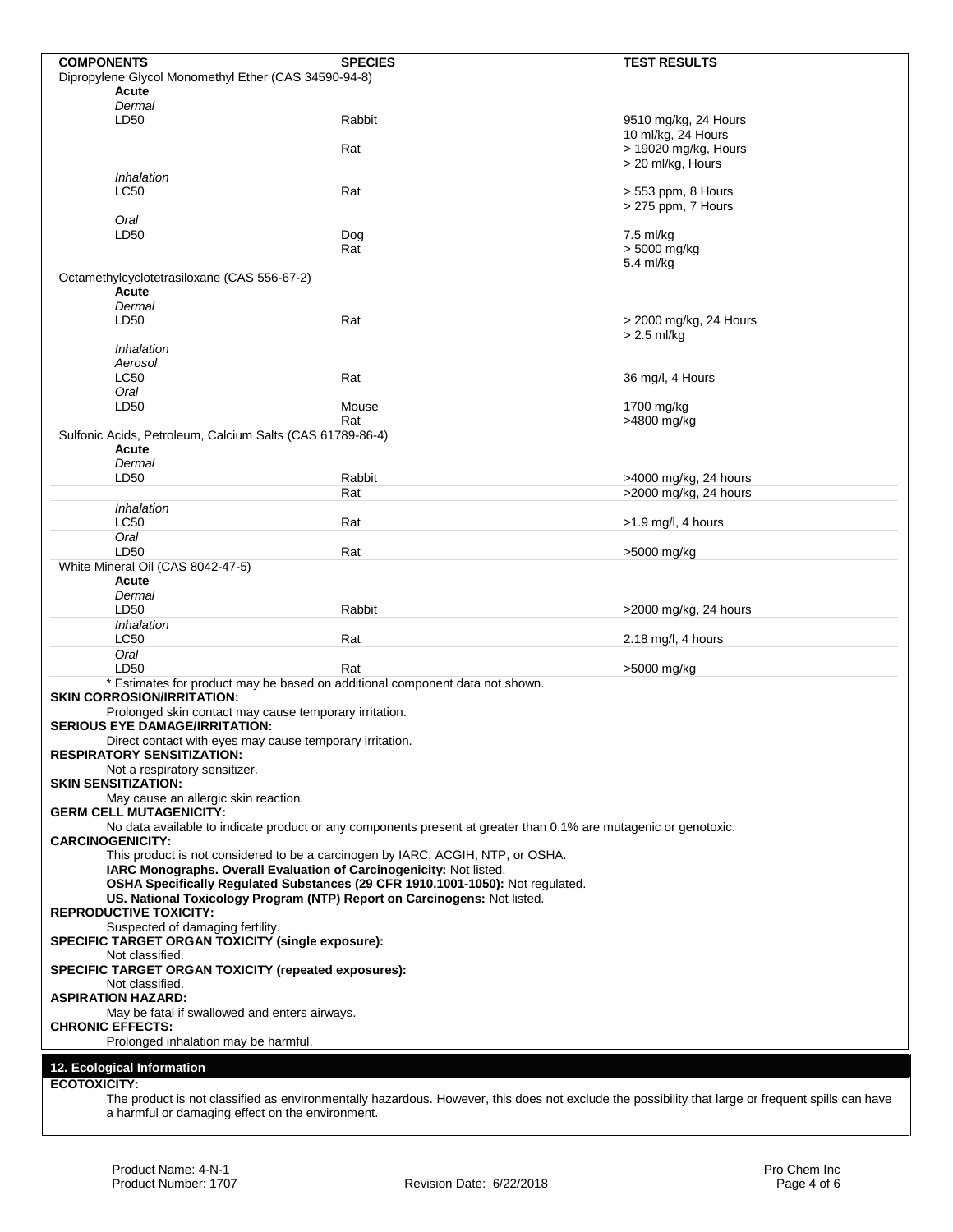|       | PERSISTENCE AND DEGRADABILITY:                                                                                                                                                                                                                             |
|-------|------------------------------------------------------------------------------------------------------------------------------------------------------------------------------------------------------------------------------------------------------------|
|       | No data is available on the degradability of this product.                                                                                                                                                                                                 |
|       | <b>MOBILITY IN SOIL:</b><br>No data available.                                                                                                                                                                                                             |
|       | OTHER ADVERSE EFFECTS:                                                                                                                                                                                                                                     |
|       | No other adverse environmental effects (e.g. ozone depletion, photochemical ozone creation potential, endocrine disruption, global warming                                                                                                                 |
|       | potential) are expected from this component.                                                                                                                                                                                                               |
|       |                                                                                                                                                                                                                                                            |
|       | 13. Disposal Consideration                                                                                                                                                                                                                                 |
|       | <b>DISPOSAL INSTRUCTIONS:</b>                                                                                                                                                                                                                              |
|       | Collect and reclaim or dispose in sealed containers at licensed waste disposal site. Contents under pressure. Do not puncture, incinerate or<br>crush. Dispose of contents/container in accordance with local/regional/national/international regulations. |
|       | <b>LOCAL DISPOSAL REGULATIONS:</b>                                                                                                                                                                                                                         |
|       | Dispose in accordance with all applicable regulations.                                                                                                                                                                                                     |
|       | <b>HAZARDOUS WASTE CODE:</b>                                                                                                                                                                                                                               |
|       | The waste code should be assigned in discussion between the user, the producer and the waste disposal company.                                                                                                                                             |
|       | <b>WASTE FROM RESIDUES/UNUSED PRODUCTS:</b>                                                                                                                                                                                                                |
|       | Dispose of in accordance with local regulations. Empty containers or liners may retain some product residues. This material and its container                                                                                                              |
|       | must be disposed of in a safe manner (see: Disposal instructions).                                                                                                                                                                                         |
|       | <b>CONTAMINATED PACKAGING:</b>                                                                                                                                                                                                                             |
|       | Since emptied containers may retain product residue, follow label warnings even after container is emptied. Empty containers should be taken to<br>an approved waste-handling site for recycling or disposal. Do not reuse empty containers.               |
|       |                                                                                                                                                                                                                                                            |
|       | 14. Transportation Information                                                                                                                                                                                                                             |
| DOT:  | <b>UN Number: UN1950</b>                                                                                                                                                                                                                                   |
|       | UN Proper Shipping Name: Aerosols, flammable, (each not exceeding 1 L capacity).                                                                                                                                                                           |
|       | <b>Transport Hazard Class(es)</b>                                                                                                                                                                                                                          |
|       | <b>Class: 2.1</b>                                                                                                                                                                                                                                          |
|       | <b>Subsidiary Risk: -</b>                                                                                                                                                                                                                                  |
|       | Label(s): $2.1$                                                                                                                                                                                                                                            |
|       | Packing Group: Not applicable.                                                                                                                                                                                                                             |
|       | Special Precautions for User: Not applicable.                                                                                                                                                                                                              |
|       | <b>Special Provisions: N82</b><br>Packaging Exceptions: 306                                                                                                                                                                                                |
|       | Packaging Nonbulk: None.                                                                                                                                                                                                                                   |
|       | Packaging Bulk: None.                                                                                                                                                                                                                                      |
| IATA: | <b>UN Number: UN1950</b>                                                                                                                                                                                                                                   |
|       | UN Proper Shipping Name: Aerosols, flammable.                                                                                                                                                                                                              |
|       | <b>Transport Hazard Class(es)</b>                                                                                                                                                                                                                          |
|       | <b>Class: 2.1</b>                                                                                                                                                                                                                                          |
|       | Subsidiary Risk: -                                                                                                                                                                                                                                         |
|       | Label(s): $2.1$                                                                                                                                                                                                                                            |
|       | Packing Group: Not applicable.                                                                                                                                                                                                                             |
|       | Environmental Hazards: No.                                                                                                                                                                                                                                 |
|       | <b>ERG Code: 10L</b>                                                                                                                                                                                                                                       |
|       | Special Precautions for User: Read safety instructions, SDS and emergency procedures before handling.                                                                                                                                                      |
|       | <b>Other Information:</b>                                                                                                                                                                                                                                  |
|       | Passenger and Cargo Aircraft: Allowed with restrictions.                                                                                                                                                                                                   |
|       | Cargo Aircraft Only: Allowed with restrictions.                                                                                                                                                                                                            |
|       | Packaging Exceptions: LTD QTY                                                                                                                                                                                                                              |
| IMDG: | UN NUMBER: UN1950                                                                                                                                                                                                                                          |
|       | <b>UN Proper Shipping Name: AEROSOLS.</b><br><b>Transport Hazard Class(es)</b>                                                                                                                                                                             |
|       | <b>Class: 2.1</b>                                                                                                                                                                                                                                          |
|       | <b>Subsidiary Risk: -</b>                                                                                                                                                                                                                                  |
|       | Label(s): None.                                                                                                                                                                                                                                            |
|       | Packing Group: Not applicable.                                                                                                                                                                                                                             |
|       | <b>Environmental Hazards:</b>                                                                                                                                                                                                                              |
|       | Marine pollutant: No.                                                                                                                                                                                                                                      |
|       | EmS: $F-D$ , $S-U$                                                                                                                                                                                                                                         |
|       | Special Precautions for User: Read safety instructions, SDS and emergency procedures before handling.                                                                                                                                                      |
|       | Packaging Exceptions: LTD QTY                                                                                                                                                                                                                              |
|       | TRANSPORT IN BULK ACCORDING TO ANNEX II OF MARPOL 73/78 and the IBC CODE:                                                                                                                                                                                  |
|       | Not applicable.                                                                                                                                                                                                                                            |